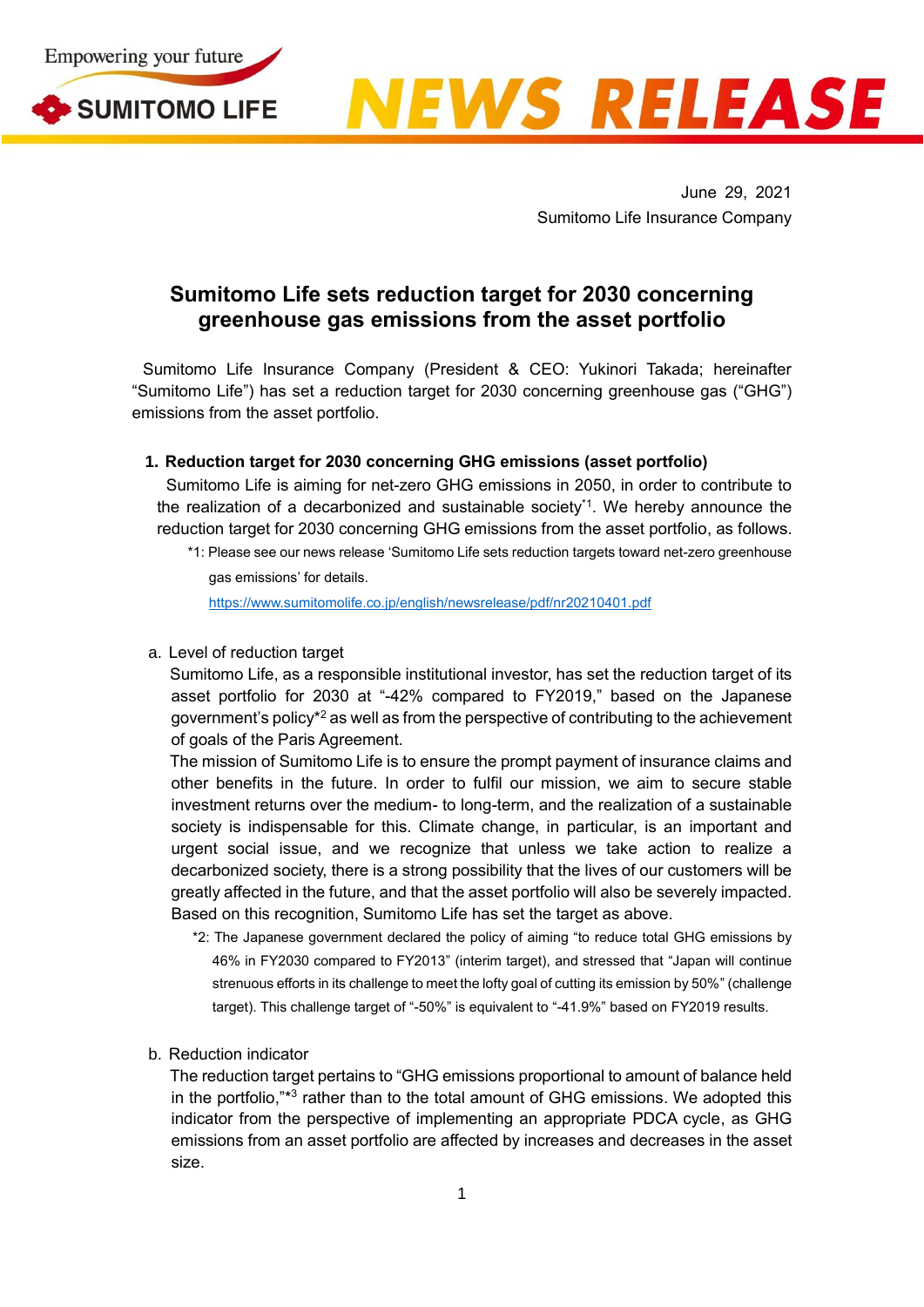- \*3: "GHG emissions proportional to amount of balance held in the portfolio" is measured by dividing the GHG emissions from the asset portfolio by the amount of balance held, and it is also known as "carbon intensity relative to corporate value". "GHG emissions from the asset portfolio" is the cumulative total of the GHG emissions of each investee multiplied by the investor's ratio of balance held, i.e., the cumulative total of the amount of balance held by the investor divided by the corporate value of the investee multiplied by the GHG emissions from the investee.
- c. Assets covered

The assets covered by the reduction target are "domestic and overseas listed stocks, corporate bonds, and loans,"\* 4 for which GHG emissions data can be obtained at present, and a part of delegated assets will be included. Sumitomo Life defines the assets covered by the aim for net-zero GHG emissions by 2050 as "all assets excluding government bonds, etc.," therefore, will consider expanding the scope of assets for the assets covered by the reduction target for 2030 to include those for which GHG emissions data become obtainable in the future.

\*4: Includes project financing (e.g. renewable energy projects, etc.)

d. Scope\*<sup>5</sup> covered

Scope covers Scope 1 and Scope 2 of investees. We do not cover Scope 3 data, as we recognize that it is difficult to obtain such data for many of our investees at present. However, when engaging in dialogue with investees from whom we can obtain data, we will act based on the status of Scope 3 as well. We will consider including Scope 3 data if it becomes widely available in the future.

- \*5: Scope is a concept in the GHG emissions accounting and reporting standards for businesses
	- stipulated by the GHG Protocol and refers to the following. ・Scope 1: Direct emissions from fuel use
		- ・Scope 2: Indirect emissions from use of electricity and heat purchased
		- ・Scope 3: Indirect emissions from business activities other than those in Scope 1 and 2

## **2. Measures to achieve the reduction target for 2030**

Sumitomo Life aims to achieve the reduction target by promoting responsible investment positively. One of the measures for achieving the target would be to shift the asset portfolio from high-emitting industries and companies to low-emitting industries and companies. However, Sumitomo Life believes that it is important to reduce the GHG emissions of society as a whole by reducing the GHG emissions of each of its investees.

Therefore, we consider divestment as a last-resort measure, and engagement and financing as the basic measures to achieve the target.

When considering and executing financing, the investment must be consistent with Sumitomo Life's investment policies from the perspective of risk and return, since investment return is also an important factor for a responsible institutional investor.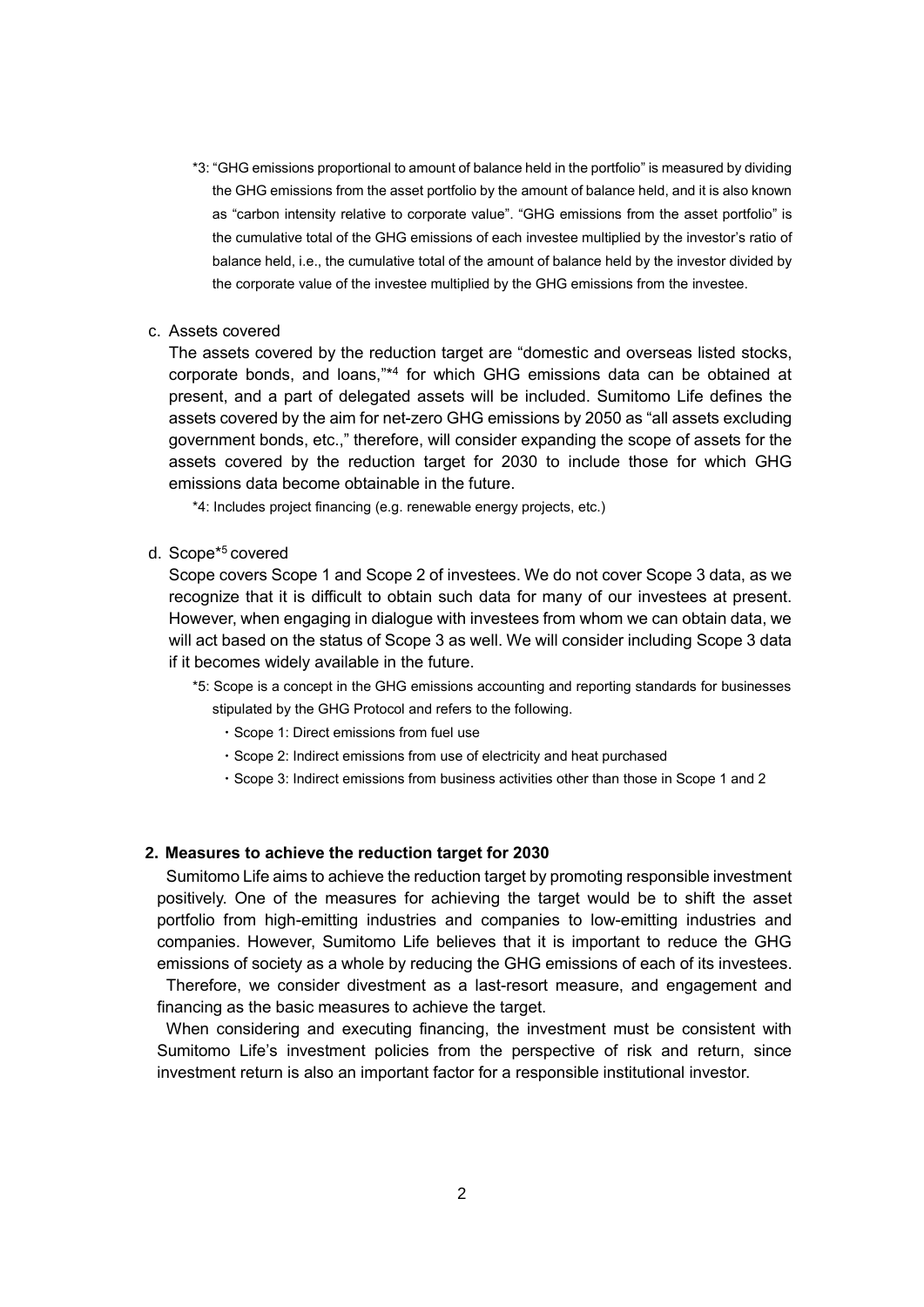a. Promote dialogue for decarbonization (Measure (1))

We will promote dialogue activities with the aim of encouraging corporate efforts toward decarbonization for our investees, especially those in industries and companies with high emissions. In doing so, we will aim for constructive dialogue based on the characteristics and circumstances of the industries of investees, including from a finance perspective, while taking into account the interim target<sup> $6$ </sup> of the Japanese government.

- \*6: The interim target refers to "-46% (total volume basis) compared to FY2013." This is equivalent to "-37.3%" based on FY2019 results.
- b. Expand green financing and transition financing (Measure (2))

High-emitting industries and companies generally play a role in supporting the infrastructure of the economy, and we believe that their transition will be the key to realizing a decarbonized society. Therefore, we will proactively consider and provide green financing and transition financing for such industries and companies on the premise of securing a certain level of investment return.

Although financing to high emitting industries and companies may lead to a temporary increase in GHG emissions from the asset portfolio, we expect that the GHG emissions will decrease over the medium- to long-term as a result of the reduction efforts of the industries and companies.

c. Expand project financing (Measure (3)) We will proactively consider and expand project financing, including for renewable energy projects, as it is essential for the realization of a decarbonized society.

## d. Concrete image for achievement

Since the GHG emissions from an asset portfolio are the investor's commensurate share of the emissions from the investees, Sumitomo Life expects our investees to make efforts to reduce their emissions beyond the Japanese government's interim target.\*<sup>7</sup> Therefore, we will encourage corporate efforts through dialogue (Measure (1)) and green financing and transition financing (Measure (2)).

In addition, since project financing (Measure (3)) is basically premised on low-carbon assets, we will endeavor to improve the reduction indicator by accumulating such assets and achieve the reduction target



**[Concrete image for achievement]**

(effect associated with the improvement of the asset portfolio = portfolio effect).

<sup>\*7:</sup> Same as \*6